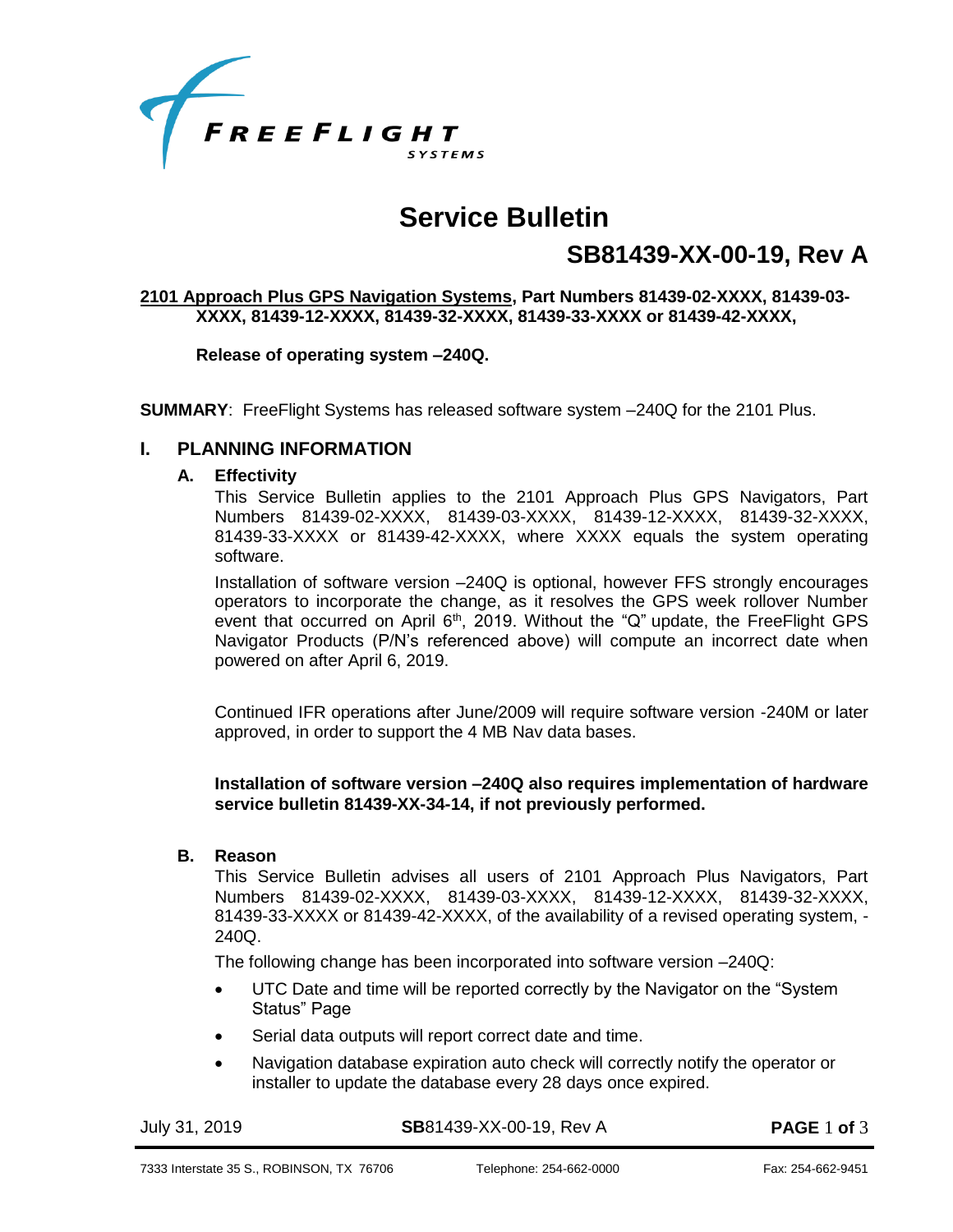# **C. Description**

This service bulletin provides information for system release 240Q. Operating system –240Q is loaded at the factory. See Section III. [ACCOMPLISHMENT](#page-2-0)  [INSTRUCTIONS](#page-2-0) for instructions on sending the systems for upgrade to the factory.

# **D. Approval**

Operating software version –240Q is a minor modification to version –240P, which was previously approved under TSO C129 (A1). 2101 installations that have been FAA approved with software programs other than –240x must be reevaluated when software version –240Q is installed.

# **E. Manpower**

The following man-hour estimates are based on incorporation concurrent with an unscheduled repair or during routine maintenance:

| <b>Units</b>         | <b>Compliance</b>                 | <b>Man Hours</b> |
|----------------------|-----------------------------------|------------------|
| All RDUs             | <b>During Routine Maintenance</b> | 0.5              |
| All RDU <sub>S</sub> | During Repair                     | 0.5              |

# **F. Weight and Balance**

None

**G. Electrical Load Data** Not Affected

# **H. Reference**

ECN S19002 and ECN 15147

# **I. Other Publications Affected**

None

# **J. Interchangeability and Identification**

Modified and unmodified units are not interchangeable.

2101 Approach Plus GPS Navigation Systems having operating system –240Q shall be identifiable by the Identification label on the top of the unit, bearing part number 81439-XX-240Q.